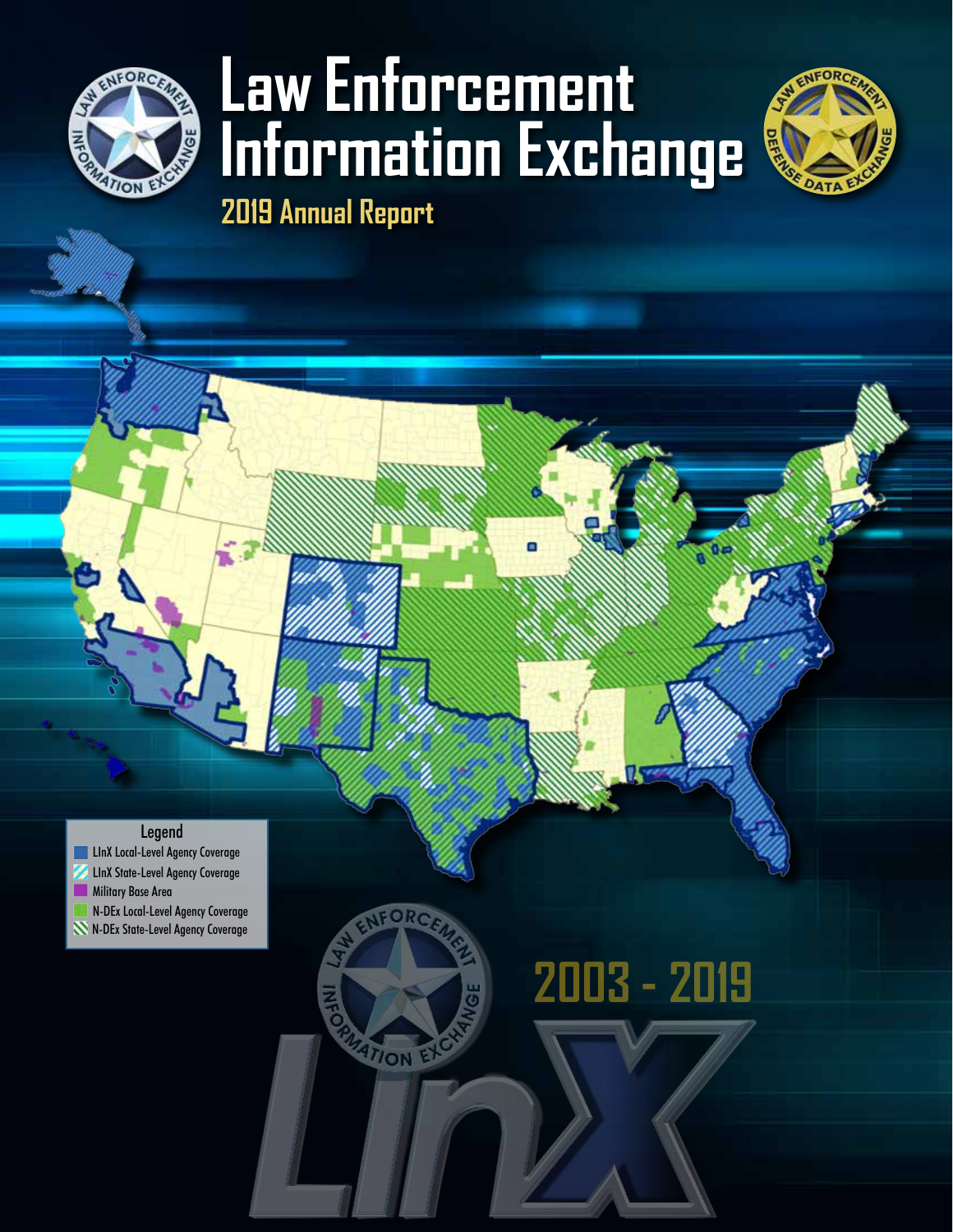



# **Welcome**

Welcome to the 2019 LInX Annual Report! This has been a year of change within the Naval Criminal Investigative Service (NCIS) and the LInX Program Office. Division Chief Kris Peterson retired from NCIS and took a position as the Director of Domestic Homeland Security at the Flagler County, FL Sheriff's Office. For the past six years, Kris played a key role in the management and success of the LInX Program. The milestones achieved during his tenure are quite remarkable. From the number of participating agencies to the amount of data shared across the law enforcement community, Kris' leadership was instrumental in making LInX an impactful law enforcement tool. On behalf of the LInX Team, I want to wish Kris all the best on his new adventure.

For those of you I have not met, I am Christopher Cote, the new Division Chief for the NCIS LInX Program Office. I retired from NCIS in 2017 after thirty years of service. Over the course of my NCIS career, I had the opportunity to directly manage or have LInX aligned within my portfolio of programs. I am back at NCIS as an annuitant and excited to be a part of the LInX Program once again. I look forward to working with all of you and continuing the outstanding work of Kris and the LInX team.

In addition to Kris' retirement, the Director of NCIS, Andrew Traver, retired from government service. In June 2019, Special Agent Omar Lopez became the sixth civilian Director of NCIS. Director Lopez began his career with NCIS in 2003 and served in various leadership positions at NCIS Headquarters and field offices. Director Lopez's guiding principles of Agility, Integration and Impact align well with the LInX Program and what we need to accomplish moving forward.

The LInX Program continues to grow in both agency participation and data contribution. The value and continued success of the program is based on the full participation of member agencies. The true power of LInX is more data being available to its users. That is why it is critical for each agency to share as much data as possible. As we enter the 17th year of the LInX Program, how we manage and leverage the data becomes more significant. The theme of this year's annual report is "LInX and Beyond". The concept of LInX remains the same as it has always been: to Prevent, Stop, and Solve Crimes by Sharing Information between law enforcement agencies. Identifying better ways to find and operationalize the data available to us is part of the "beyond" discussion we need to have. You will see where the LInX Program Office is working on some enhancements that will improve the ability to discover and visualize the data critical to solving and, in some cases, preventing crime. This is a challenging time in law enforcement where the demand for services is on the rise while many agencies are facing staffing and funding shortfalls. Having the ability to be more effective and efficient in the manner in which we protect and serve our communities is paramount to our continued success.



#### Sincerely,

 *Christopher W. Cote* Division Chief/Special Agent Naval Criminal Investigative Service

| Year                       | <b>Records</b>      | <b>Narratives</b>   | <b>Mugshots</b> |
|----------------------------|---------------------|---------------------|-----------------|
| 2019                       | <b>1.39 BILLION</b> | <b>1.08 BILLION</b> | 111.7 Million   |
| 2018                       | 1.27 Billion        | 992.6 Million       | 105.3 Million   |
| 2017                       | 1.1 Billion         | 872.4 Million       | 96.8 Million    |
| 2016                       | 863.1 Million       | 660.9 Million       | 72.3 Million    |
| 2015                       | 684.8 Million       | 530.3 Million       | 64.1 Million    |
| % Increase<br>2018 to 2019 | 9.4%                | 8.8%                | 6.1%            |

## **LInX and Beyond: Celebrating Our Successes, Strengthening our Capabilities, and Looking to the Future**

Each year there are incredible achievements, once thought impossible, among such a broad and varied coalition of local, state, tribal, military and federal law enforcement. This year we are celebrating not only our tremendous growth but the opportunities to better leverage the 1.39 billion records that now flow securely amongst us. This wealth of invaluable law enforcement information inspires us to do more with the data as technological advances make it ever more possible. It is all thanks to law enforcement's increasing embrace of an informationsharing revolution.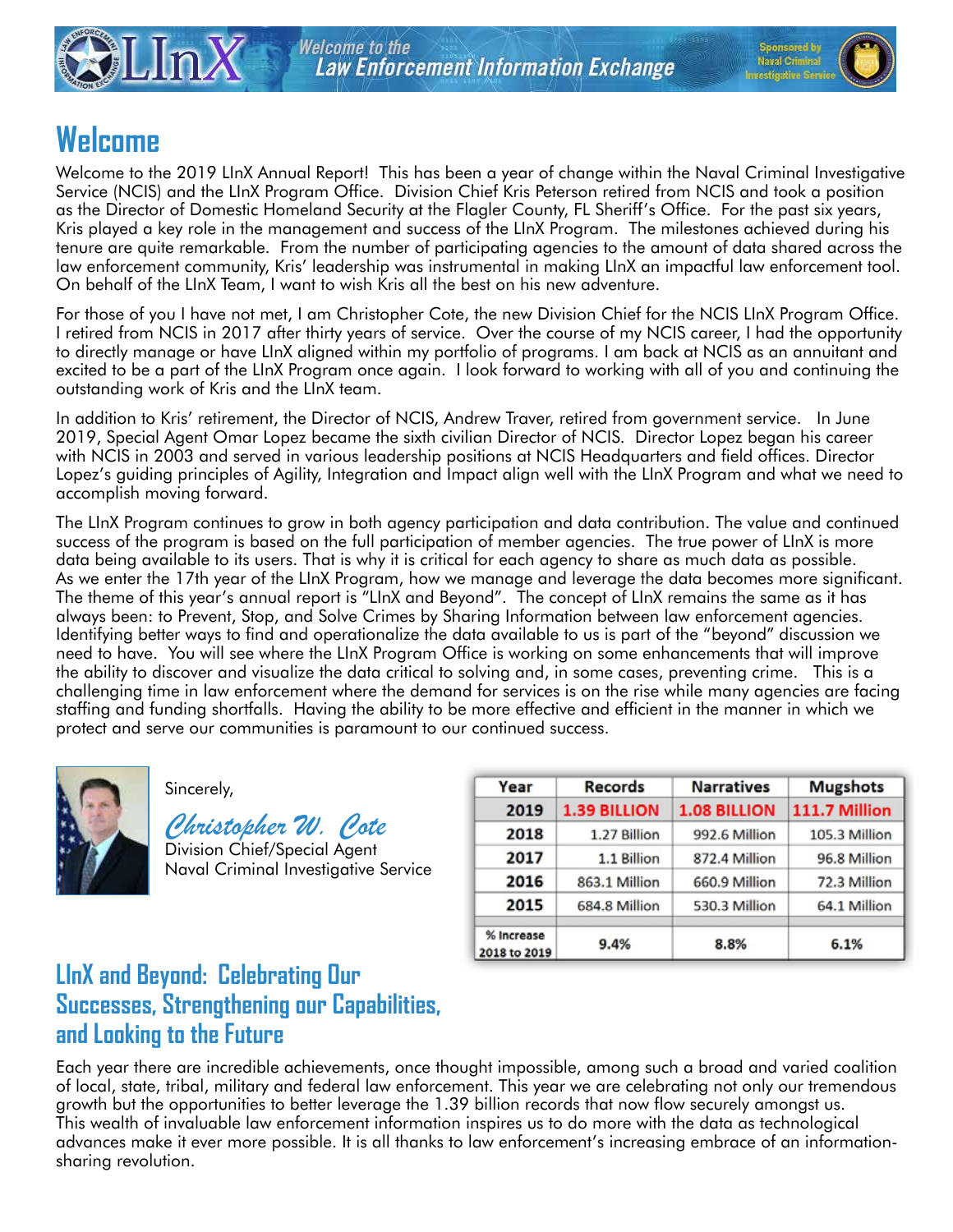#### **The Information-Sharing Revolution**

The LInX/D-DEx Program delivers the flexible and evolving search and data management capabilities that law enforcement needs to fight crime and safeguard information. To continually improve the user experience, this past year we unveiled a series of enhancements available to all users including:

- A simplified neighborhood selection
- Ability to add FBI/UCN numbers and occupations to the search results view
- Warrant related filtering
- Additional agency contact fields to improve communication
- Improved auditing functionality to enhance system security
- Combined structured and free text search capabilities for more complex searches
- Convert free text results to structured results to quickly find people associated with free text searches

But we did not stop there. As we look to the future knowing many departments face the challenge of doing more with less, the LInX / D-DEx Program Management Offices, along with our partners, have continued to develop new tools to leverage the data shared in LInX. Three of these tools include new mapping capabilities, a Facial Recognition pilot and the Law Enforcement Awareness & Discovery (LEA&D) initiative.

#### **Mapping the Future**

Most of the 1.39 billion records in LInX/D-DEx have multiple locations related to the event or person and any of these can turn out to be critical to our users. A person's or event's location increasingly makes all the difference as the world gets smaller due to increased connectivity and mobility. After much technical development this year, LInX/D-DEx deployed mapping capabilities for all LInX Regions' users to assist with investigations, analysis, and officer safety. The mapping developments have provided users new ways to use the LInX system, such as in warrant searches. Users can filter information to indicate out of county warrants for a particular agency as well as warrants within their area of responsibility (AOR) depending on how they conduct the search. Filters can be



used to search for active warrants. By using the "map view" tool, selected records can be displayed on the map. The icons contain the warrant record information and also display a mugshot of the perpetrator. This search capability and visual display provides quick officer safety and awareness information. The user may not otherwise be aware the wanted subject potentially resides in his area of responsibility – especially if the warrant originated with an outside agency. Mapping also helps users find associations between people and events. This capability is useful in suspect development and identifying crime-trends, especially when they may be cross-jurisdictional. This map shows arrested individuals and their associated offenses across a large number of jurisdictions.

#### **NCR's Facial Recognition Pilot**

In the National Capital Region, local law enforcement agencies have been conducting feasibility tests of facial recognition using the LInX database of arrested individuals in the region. Test cases have included robberies, burglaries, assaults, and drug-humanfirearms trafficking, among others. In all cases, evidence from surveillance video or still images have been provided by third-parties. Detectives or analysts who received special training in the comparative analysis of facial features use a facial recognition system to find investigative leads in these cases. In each case, the possible lead is provided to the investigator in charge of the case for further investigation.



The accuracy of facial recognition algorithms varies with a variety of factors. That concern is mitigated when using the technology in conjunction with a trained facial

examiner who understands how to identify using morphological features of the face. With a trained facial examiner in the loop the algorithm produces a list of candidates, but the human makes the final determination using a variety of factors. So far the tests have been very positive and many success stories have been provided by the trained users.

#### **Beyond Search with Analysis and Discovery**



Another cutting-edge effort within LInX this year is the LInX / D-DEx Law Enforcement Awareness & Discovery (LEA&D) initiative. The biggest challenge to users finding what they need is the inability to find things that aren't neatly categorized consistently across such a large number of agency records management systems. LEA&D dramatically increases users' ability to do complex searches by allowing them to build and track concept searches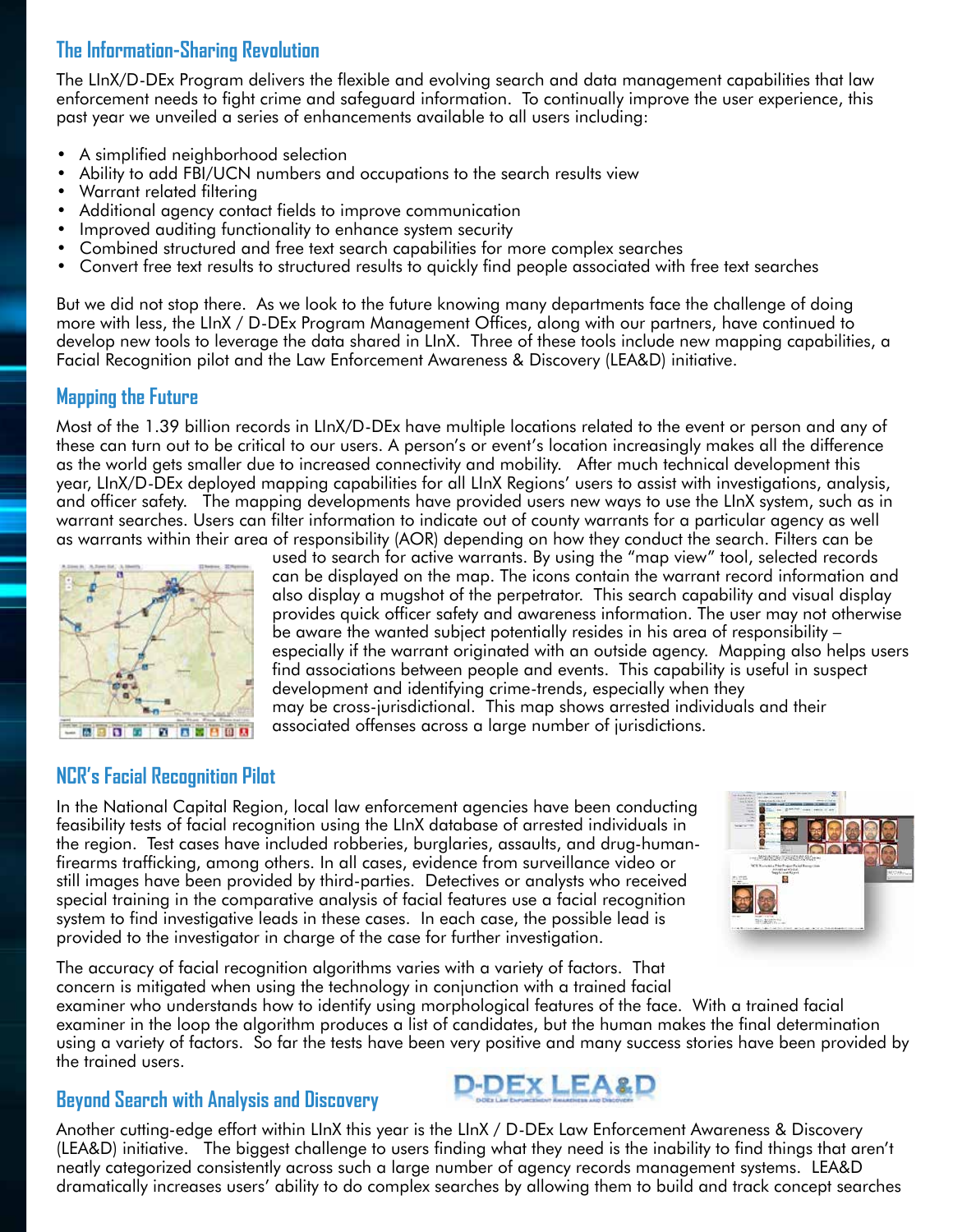which can develop leads not previously possible in basic searching. Concept searches are automated searches where different terms can be mixed and matched to develop data sets containing any combination of the search terms. The concept word banks can then be saved and shared with other users, increasing the agency's ability to develop actionable leads.

In a proof of concept effort, NCIS used LEA&D to identify reports related to the Department of Defense which also contain some combination of the hundreds of mission critical crime and threat related terms and phrases contained in our concept word banks. The results, even in limited capacity, have been tremendous. In the first year, NCIS identified over 135 critical Department of Defense-related cases that had gone undetected prior to LEA&D. The cases involved insider threats, domestic violence, narcotics, terrorism and more. This capability is another exciting example of our commitment to more fully realizing the crime fighting potential that exists within LInX.

As 2019 comes to a close, the LInX/D-DEx Program Office is taking a strategic look at our future growth and enhancements with an eye towards the most effective way to achieve our end goal of clearing cases, increasing officer safety and protecting our communities.

## **DoD Law Enforcement Data Exchange (D-DEx)**

The Department of Defense (DoD) designated the Department of Navy (DON), Naval Criminal Investigative Service (NCIS), as the lead component to develop D-DEx, using the existing Law Enforcement Information Exchange (LInX) technology as the platform. All D-DEx law enforcement member agencies not only share data within the D-DEx community, but with all other LInX Regions and the National Data Exchange (N-DEx) system. The technical functionality and robust information sharing go beyond traditional officer safety, public safety and investigative support capability. The partnership between the D-DEx and LInX participants supports the National Defense Strategy, helping maintain our military advantage by protecting our nation's soldiers, sailors, marines and airmen along with their families. In addition, this partnership helps the United Statesmilitary maintain the technical advantage over the others, by protecting those communities that support our military personnel, infrastructure and defense industrial base.

*D-DEx LEA&D made NCIS aware of potential insider threat incident for follow-up investigation. A report was identified where a federally contracted electronics-related company requested police assistance in escorting an employee from a secured federal facility. The report described the reason for the* 

*firing was that the employee had created a realistic video game that revealed the detailed interior of the workplace and further depicted workplace violence. It was also learned a video of the game had also been shared on YouTube.*



## **Partnership with N-DEx**

Our LInX Regions have partnered with the Federal Bureau of Investigation (FBI) since 2010 to connect law enforcement agencies to the National Data Exchange (N-DEx)



Program. LInX staff continue to work closely with N-DEx to ensure the system meets Criminal Justice Information Services (CJIS) Security requirements and feeds millions of law enforcement records into the national N-DEx system. LInX users benefit by having access to additional records from N-DEx. Working with the N-DEx Program Office, most regions have already agreed to allow their data to be used for National Instant Criminal Background Check System (NICS) secondary searches.

# **Federal Agencies (FED-LInX)**

2019 was a year of significant growth for the FED-LInX Region, which was originally created in 2015 to provide all federal users with a single nation-wide region. Led by the United States Marshals Service (USMS), this year the Board voted into membership the United States Government Publishing Office Police Branch (GPO), the United States Postal Inspection Service (USPIS), and most recently, the Federal Bureau of Investigation (FBI) bringing our total membership to 10 agencies. With the addition of a full time Program Manager, the FED-LInX Region has been able to expand outreach efforts and is currently in talks with several other federal law enforcement agencies about joining the region and gaining access to this critical data sharing program. Current members report great success using FED-LInX and appreciation for the partnership with local and state law enforcement.

#### **LInX Helps Quickly Identify an Address Associated with the Suspect in the Murder of a Teenager**

*The United States Marshals Service (USMS) was looking for the suspect in the murder of a teenager caught in crossfire. Their suspect had been dropped off after the homicide at a massive apartment complex. A LInX search provided an incident report from Mesquite (TX) Police Department with an address that the suspect was questioned/detained at less than one month prior to the homicide. Officers went to the location provided in LInX and arrested the homicide suspect without incident. The USMS noted, "Without this database, we would still be looking for this suspect."*

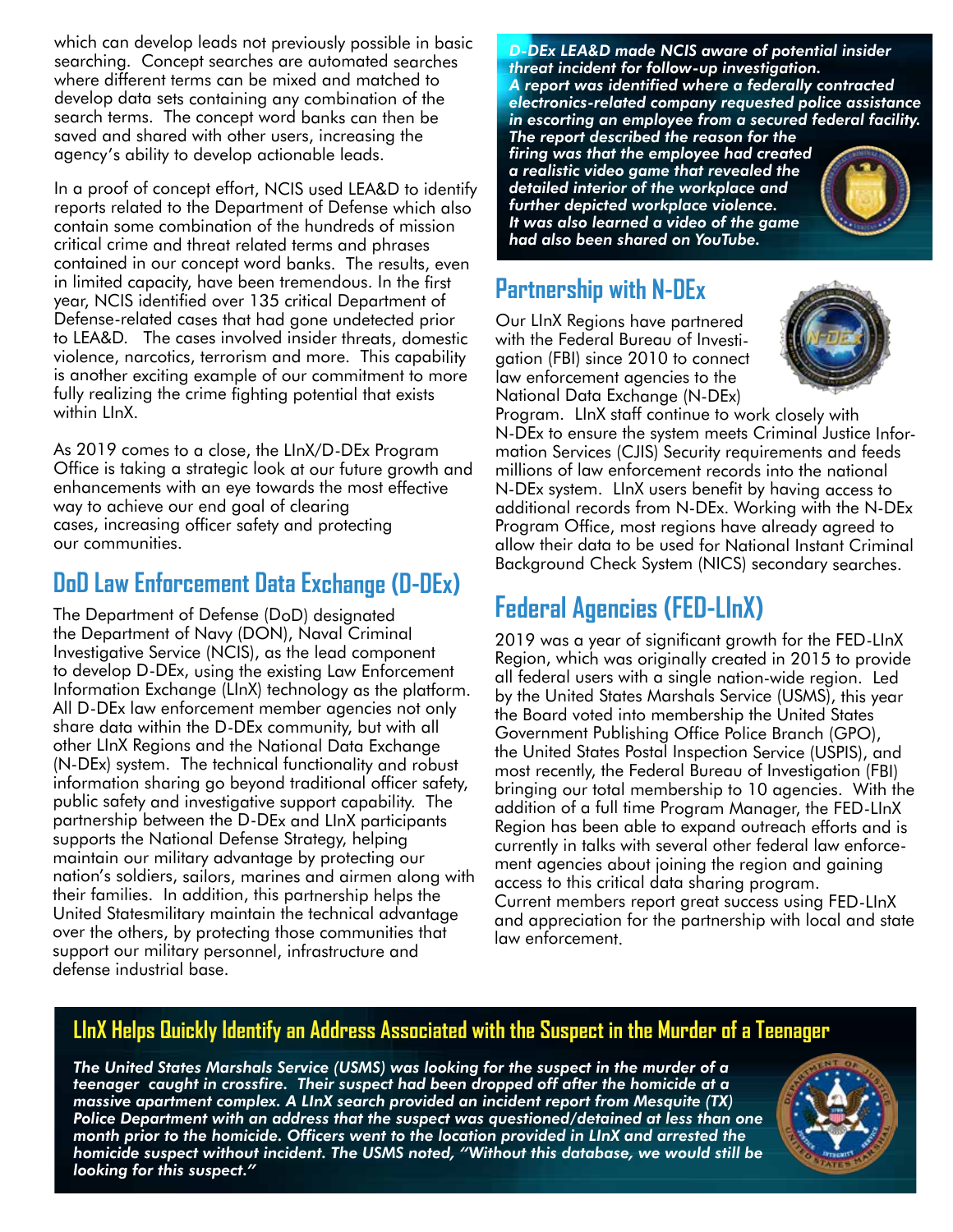#### **Prince William County Identifies a Theft Suspect Involved in Similar Incidents**

*A Prince William County (VA) Police Officer took a report at a large fashion retailer for the theft of over \$2,500 in bracelets. They had the suspect on video however his identity was unknown. A couple of months later, the same suspect came back to the store. A DC tag number was obtained which was then run through NCR-LInX. From LInX, the Officer found the vehicle had been used in multiple larcenies in the Northern Virginia area and in one instance, Fairfax County (VA) Police had identified him. The Officer was then able to compare the booking photos from that incident with the surveillance film and positively identify him as his suspect.* 



#### **Northeast (NE-LInX)**

Northeast LInX is comprised of 86 member agencies from the states of Connecticut, Rhode Island, Maine, New Hampshire, Massachusetts, New Jersey, New York and the Program has continued its expansion into the state of Pennsylvania with the addition of the Morrisville Borough Police Department. In addition, this past year the New York City Police Department, Danbury CT Police Department, East Windsor CT Police Department, Naugatuck CT Police Department, Windsor CT Police Department, and Torrington CT Police Department have signed Memorandum of Understandings (MOUs) and are currently being added to the NE-LInX Program. The Northeast LInX Agencies currently share



over 50 million records and over 2 million mugshots. Over the years the functionality of the entire LInX Program has continued to be improved and enhanced in many ways. For example, this past year a mapping capability of queried results was added.

### **National Capital (NCR-LInX)**

LInX has become the primary 'go to' investigative tool for law enforcement in the National Capital Region (NCR) and is currently sharing over 195 million records and over 20 million mugshots. We've now had users for well over a decade and many agencies have even incorporated LInX in their Academies. In 2019, there were over 10,200 active LInX users among our 195 member agencies in DC, Maryland and Virginia. Through a Maryland State grant, we brought in 10 additional agencies this year, nearly completing the Eastern Shore of Maryland. The NCR embodies the theme, "LInX and Beyond"; we are always looking to enhance the system and experience for all users. This year, we worked closely with many agencies bringing in new or improving current data connections and we continue to work on new features and training to assist with specialized investigations, Administration, Audits, Trainer certifications and Advanced Analytics. We also entered the 2nd phase of our Facial Recognition Pilot project with enhanced access and search capabilities and development of policies and protocols that will assist in future expansion.



## **Virginia (VA-LInX)**

The Virginia LInX Region went live in 2005 and is now sharing over 92 million records and over 11 million mugshots. Although nearly every law enforcement agency located in the region is currently a Virginia LInX member, over the past year the Program still expanded from 237 to 242 member agencies. The five additional agencies are composed of various types of law enforcement organizations throughout the Virginia LInX Region. The Virginia Marine Resource Commission Marine Police and the Hopewell VA Sheriff's Office became members this year. The Town of Gordonsville, VA Police Department, the Hampden Sydney College Police Department, and the Charlottesville Albemarle Regional Airport Police Department have signed MOUs and have been approved for membership. This continued expansion is a direct result of the well-known partnership and success of every LInX Region, D-DEx and N-DEx. Virginia LInX users are also making use of the new mapping capability which was added this year.



**Virginia State Police Contact Provides Henrico County PD with a Current Address for a Felony Fraud Suspect**

*Henrico County (VA) Police obtained multiple felony charges on a transient suspect for Identity Theft and Fraud. They were unable to locate him at any of the addresses associated with their agency's local database. They later searched the suspect in LInX and found an address in Hopewell, Virginia that he had provided a Virginia State Trooper during a contact a few weeks prior to their charges. Henrico County contacted Hopewell Police who were able to successfully locate the suspect in their jurisdiction.*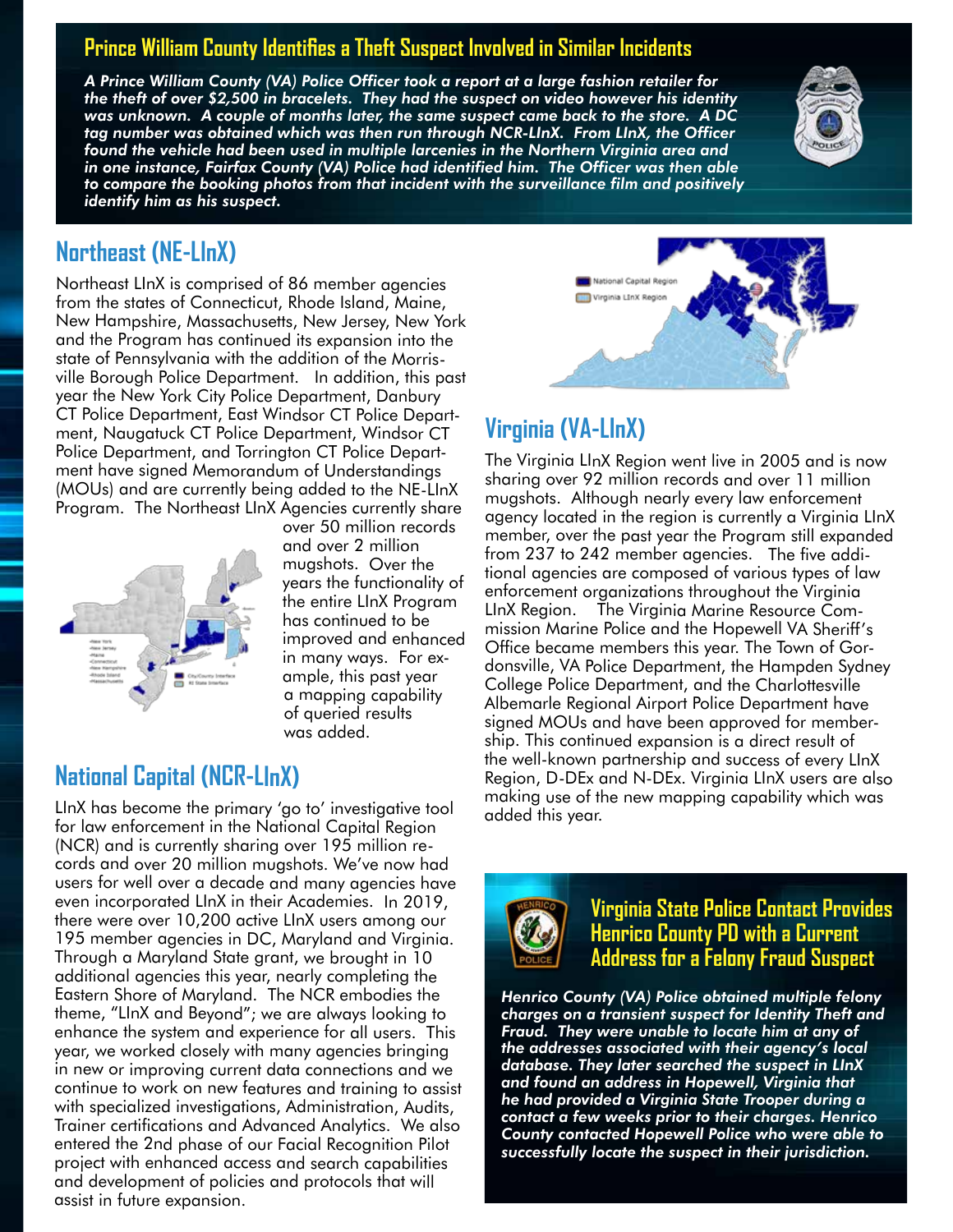# **North – South Carolina (LInX Carolinas)**

The Carolinas continue to be a major contributor to the LInX system with over 171 million event records and over 13 million mugshots. This year North Carolina brought on board the final major city police department with the addition of the Winston-Salem PD, bringing the total North Carolina membership to 305 agencies, covering over 95% of the populationof North Carolina. South Carolina law enforcement agencies continue to share data and access LInX Carolinas through our connection to the South Carolina Information Exchange (SCIEx).

This year has seen a renewed focus on training and providing multiple avenues to access training from in person and online classes to a partnership with the Cape Fear Community College. Recognizing the benefits of LInX as a force multiplier, lead-developer, and officer safety tool, the LInX Carolinas Board continues to work with local partner agencies, boards, and associations to secure additional funding and opportunities to incorporate LInX Carolinas into the daily operations of our law enforcement agencies.



## **Southeast (SE-LInX)**

The Southeast Region has provided a significant contribution to the growth of LInX this past year. Currently there are 320 agencies in the SE-LInX Region that access LInX and 249 agencies contributing almost 262 million records and over 16 million mugshots to the system.

The SE-LInX Region recently added some additional agencies from the Central Florida area, including Seminole County SO, University of Central Florida PD, Orlando PD, and Orange County SO. The SE-LInX Region has continued to expand throughout the State of Georgia, has added the first three Alabama agencies, and has future plans for expansion into Louisiana and Mississippi.

Training continues to be a top priority for the SE-LInX Region and includes training for new trainers at individual agencies, specialized training for audits, system administration and security administration. This year has brought a special focus on supporting users in developing ways to use the various LInX system tools to enhance their investigative strategies.

#### **Driver Found to Have Seven Outstanding Warrants After Initially Providing False Information on a Traffic Stop**

*Huntersville (NC) Police Department Officers stopped a vehicle during a saturation patrol for a seatbelt violation. The driver provided a name and date of birth that did not return his information. During questioning, the driver provided a telephone number. The phone number was run through LInX and officers were able to identify the subject from a pawn record. The driver was found to have seven outstanding warrants for Larceny and Conspiracy to Commit Larceny.*

# **Florida Regional (FLRGNL-LInX)**

The Florida Regional LInX Program was established in 2015 when LInX was selected to replace an existing regional data sharing system that had been formed by the domestic security task forces from North, Southeast, and Southwest Florida along with statewide law enforcement. During the past year, Florida Regional has added agencies, and is planning to add a few more that have been unable to participate in the past when they implementing new records management systems. There are currently 156 agencies sharing over 187 million records and over 7.5 million mugshots in Florida Regional. When combined with the agencies in Southeast LInX, over 95% of Florida's law enforcement agencies covering more than 99% of Florida's population are participating in LInX.

In response to the tragedy at Marjory Stoneman Douglas High School, LInX is being used by the law enforcement members of school threat assessment teams that have been implemented in all Florida school districts. LInX is also a central part of Florida's unified strategy for identifying and managing all threats of targeted violence that is currently under development by Florida's law enforcement agencies.

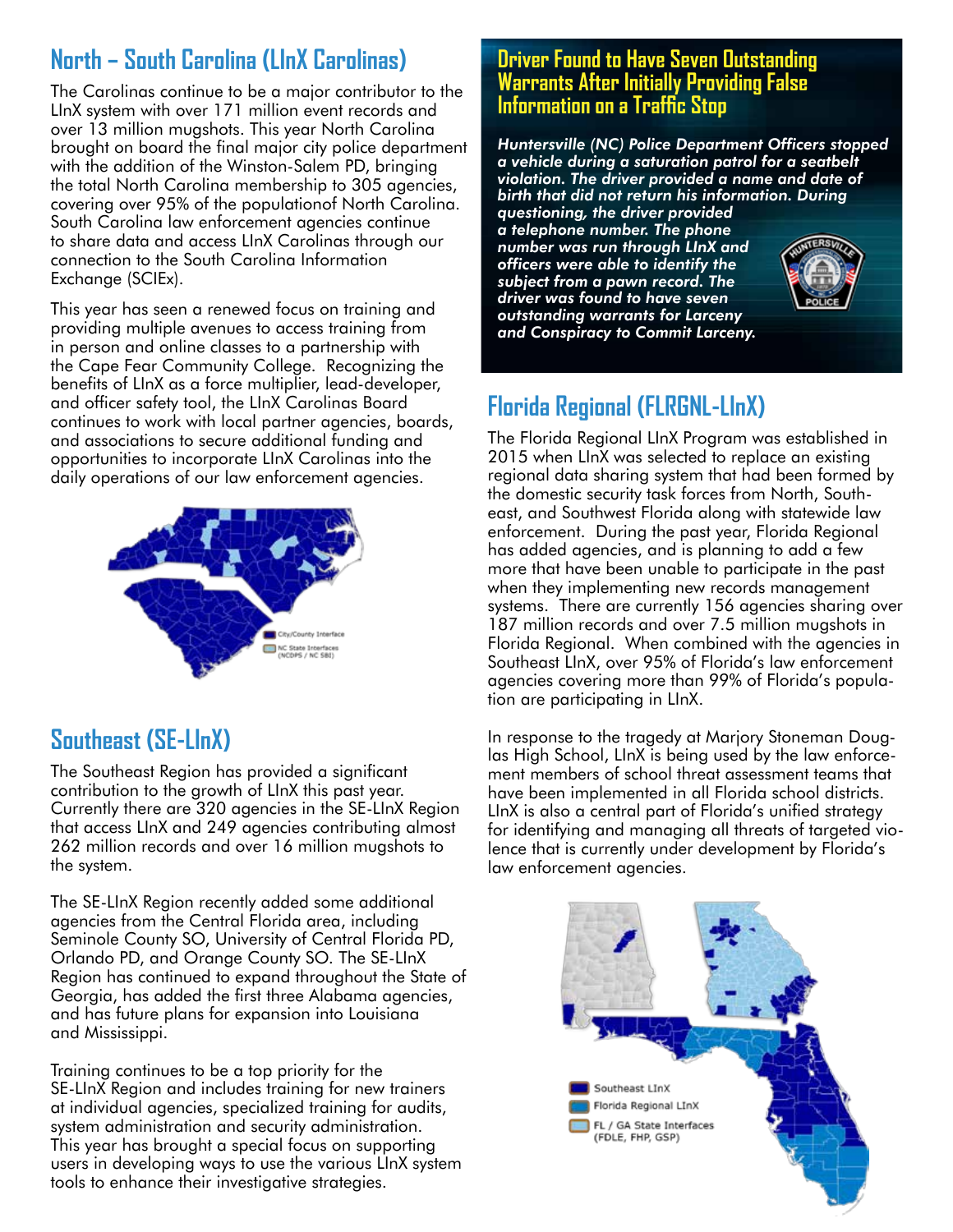# **Midwest (MW-LInX)**

The Midwest Region now has the participation of 88 agencies from five states. Twenty-nine agencies have joined LInX within the past year. Those agencies were from the Midwest Region states of Illinois, Iowa, Ohio Minnesota and Wisconsin. We are also beginning to work with agencies in Tennessee.During the year, work was completed so that records from many more agencies have been integrated into LInX and are available for query. The region is now sharing over 38 million records and 7 million mugshots. New and current users have found the infusion of records to be of a significant benefit to their criminal investigations. Those records



can now be mapped as a result of the new mapping tool recently added to the resources available to LInX Midwest Region users. The Midwest Region continues to grow by means of the addition of analytical tools, collaboration of LInX users and the addition of more agencies and corresponding records.

## **Rocky Mountain (RM-LInX)**

Records from an additional 11 agencies in the Rocky Mountain Region have now been integrated into LInX increasing this region's record sharing to over 25 million records and 100,000 mugshots.



The addition of those records now makes for a total of 26 agencies within the region from which users can obtain valuable investigative information. Availability of those records coupled with the capability to now map data gives a Rocky Mountain user even more of a phenomenal resource to investigate crimes. The Rocky Mountain LInX Region continues to integrate member data from the Colorado Information Sharing Consortium (CISC) regional data warehouse. Enhancing the resources available to LInX Rocky Mountain Region users continue to validate the significance of the LInX Rocky Mountain Region to the Department of Defense and to the law enforcement community as a whole.

## **Northwest (NW-LInX)**

Covering the Northwest states of Washington, Oregon, Idaho and Alaska the NW-LInX Region currently has272 members



contributing almost 70 million records and over 17 million mugshots. Through an initiative started last



#### **LInX "Watch List" Used to Locate a New Address for a Fatal Hit & Run Suspect**

*The Waukegan (IL) PD used the "Watch List" feature to track an individual involved in a fatal hit & run. Within a couple weeks of establishing the Watch in LInX, they got a hit from Chicago PD data. The information on this hit provided them with a new address which enabled them to locate him to conduct an interview.* 

year, the NW-LInX has added additional agencies from Idaho and is currently in the process of training and connecting the agencies'records management systems to the Northwest LInX data warehouse. Future expansion continues to be worked in Alaska and Oregon with several agencies signing MOUs after demonstrations and NCIS Northwest Field Office outreach.

# **Gulf Coast (GC-LInX)**

The GC-LInX has 299 member agencies from Texas, contributing over 65 million event records and almost 1.5 million mugshots. Over the last year there has been a resurgence of usage of the GC-LInX system from the metro Houston, Texas area and a growing interest from agencies south of Houston to join the project. Efforts to increase membership in Texas have been ongoing throughout the year and likely to see movement in the

coming year. Additionally, many thanks are extended to those users who submitted success stories throughout the year, especially those users from Houston PD and Robstown PD who consistently input much appreciated successes that have highlighted the usefulness of the LInX system in their daily work.





#### **LInX Helps Identify the Original Purchaser of a Gun Used in a Texas Homicide**

*Robstown (TX) PD did a trace on a 9mm weapon involved in a quadruple homicide. The only information the trace provided RPD was the purchaser's previous address and a telephone number. The address was in Quincy, Washington and the telephone number provided was not in service. A search through LInX provided a current telephone number which led to the original purchaser, thus allowing for an interview.*